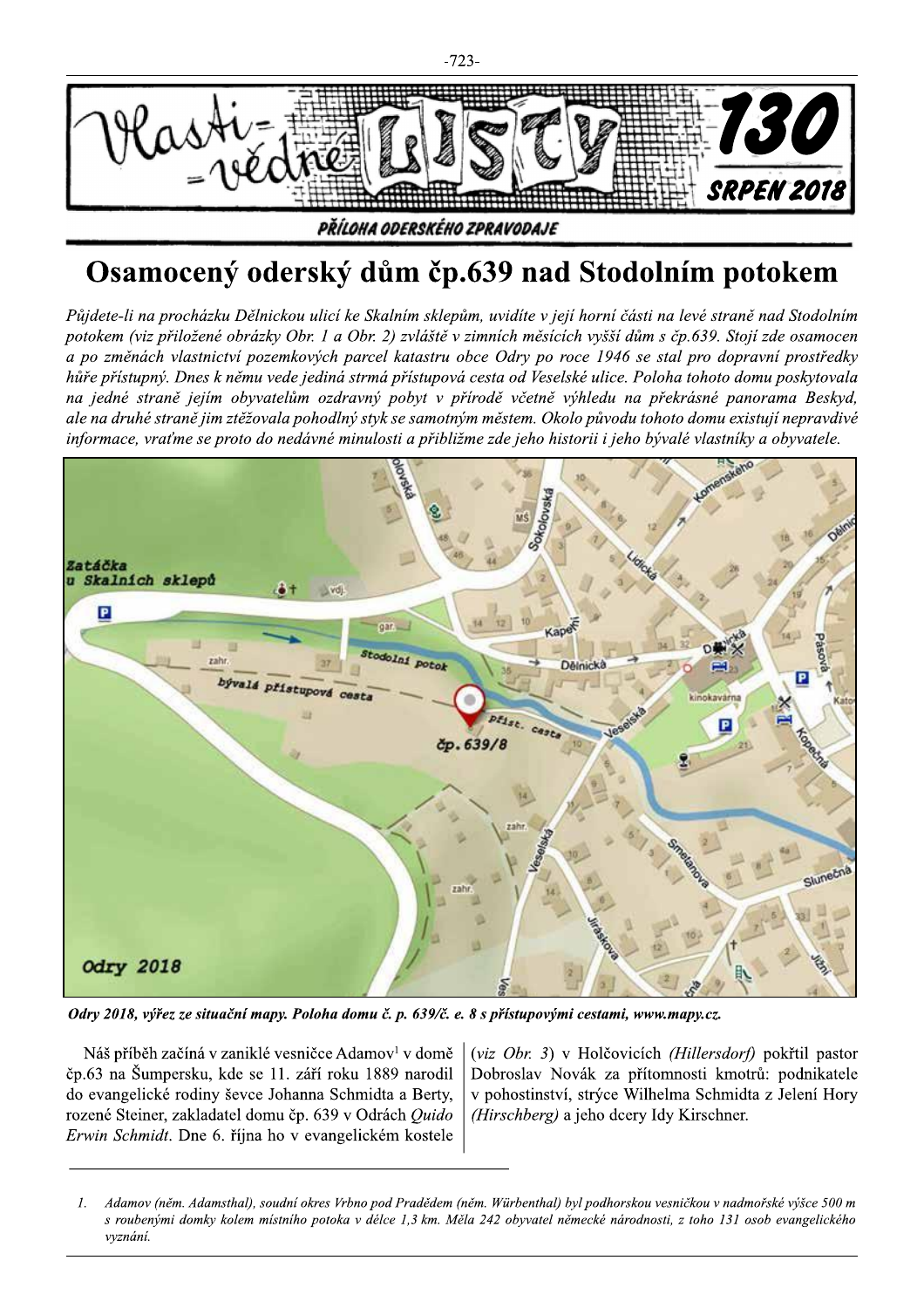

Odry 1970. Pohled na dům čp. 639 od Stodolního potoka. Na obrázku je vidět strmá přístupová cesta od Veselské ulice. **Foto** autor



Holčovice, dobová fotografie před rokem 1945. Zaniklý evangelický kostel s evangelickou farou (dnes obecní úřad), kde byl v roce 1889 pokřtěn Erwin Schmidt, www.mapy.cz

Erwin Schmidt navštěvoval základní školu v rodné obci. další vzdělání<sup>2</sup> pravděpodobně absolvoval v Holčovicích, resp. v Moravské Ostravě, kde přišel jako dvanáctiletý chlapec v roce 1901. Do zaměstnání nastoupil u "Zwierzinova kamenouhelného těžařstva" (důl Jozef, Slezská Ostrava) 12. května roku 1914. Dne 26. května 1918 se oženil s Paulou Bečkowskou z Haliče<sup>3</sup>. V roce 1921 uvádějí jako své bydliště Moravskou Ostravu, Strossmanngasse čp.3, byt 21<sup>4</sup>. Erwin Schmidt v té době pracuje jako úředník (Offizial) na Báňském ředitelství "Zwierzinova kamenouhelného těžařstva" v Moravské Ostravě. V roce 1923 se jim narodila jediná dcera Sonja Paula Schmidt.



Moravská Ostrava 2018, Veleslavínová ulice čp. 725 - bližší dům zprava, bývalé trvalé bydliště rodiny Schmidt, www.mapy.cz

V roce 1931 Erwin Schmidt služebně povýšil a získal postavení vedoucího úředníka (Oberoffizial). Celý rok 1932 byl však nemocen, a proto k 1. prosinci 1932 odešel do invalidní penze. Už v roce 1928 společně s manželkou Paolou uvažovali o stavbě rodinné rekreační vily mimo Ostravu. V regionu malebných Oderských vrchů proto 8. října roku 1931 zakoupili od Antona Fischera<sup>5</sup> pozemkovou parcelu č. 112 na "Horním předměstí" (Obere Vorstadt) města Oder (viz Obr. 5) včetně sousední pozemkové parcely č. 111/2 (zahrada u Stodolního potoka) a pozemkové parcely č. 113 (pole s budovou čp. 178 pod cestou na Veseli/Wessiedel). Parcela č. 112 byla později rozdělena na stavební parcelu č. 893 s domem čp.639 a na pozemkovou parcelu č. 112/2 (zahrada u domu).



Výřez z katastrální mapy města Oder, situační schéma. Poloha pozemkové parcely č. 112 pro stavbu domu čp. 639 na "Horním předměstí", pozemkové parcely č. 113 se stavbou čp. 178 a pozemkové parcely č. 111/2 - zahrady. ZA Opava.

- S ohledem na své budoucí zaměstnání musel mít minimálně měšťanskou školu a odbornou firemní školu, možná i reálné gymnázium.  $\mathcal{L}$
- Paula Bečkowska (\*27. 12. 1898) pocházela z obce Rožniatov, oblast Dolina, Halič (dnes Rozhniativ, Ivano-Frankovská oblast, Ukra- $3.$ jina), byla řecko-katolického vyznání.
- $\overline{4}$ . Dnes Veleslavínová ulice čp. 725, jedná se o stejný dům jako v roce 1921.
- Anton Fischer nebydlel v Odrách. Domnívám se, že kontakt s Erwinem Schmidtem mohl zprostředkovat příbuzný Antona Fischera - $\sqrt{2}$ strojvedoucí na Severní dráze císaře Ferdinanda Ludwig Fischer z Vídně, který se v roce 1918 oženil s Amalii Jog z Oder, Kopečná ulice čp. 184. Na jejich svatbě byl jako svědek Carl Koblischke, v roce 1935 nájemce výhodně situovaného bytu v domě Erwina Schmidta, čp. 639.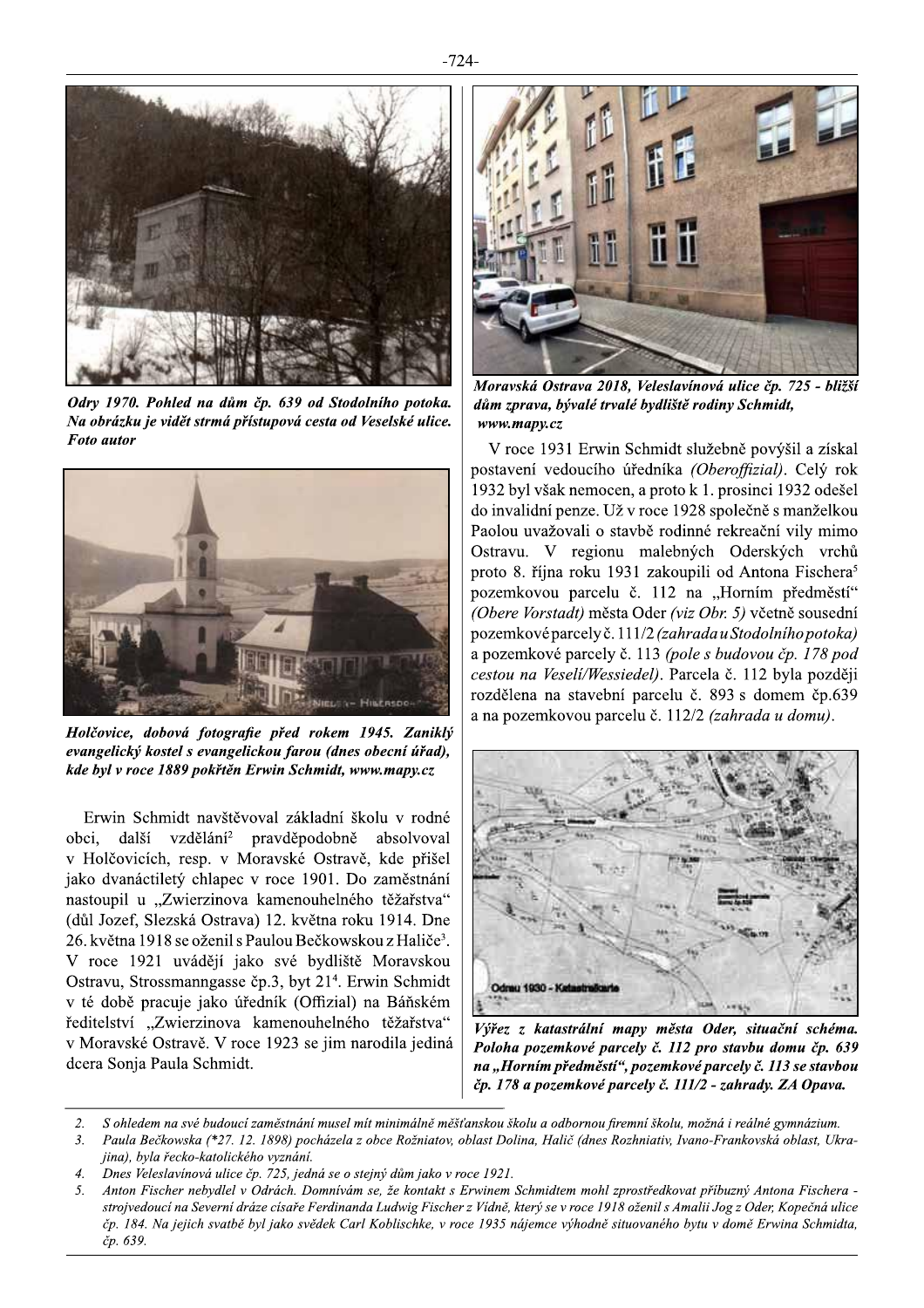

Odry 1938, vstupní schodiště domu čp. 639. Zleva doprava: pan Oskar Kubiček st., jeho manželka paní Marie Kubíčková, paní Paula Schmidt, její dcera Sonja Schmidt a dvojice přátel Sonji Schmidt s pětiletým Oskarem Kubíčkem ml. Foto Erwin Schmidt, archiv Oskara Kubíčka ml.

Dům byl pak postaven do jednoho roku (na podzim 1935) a následně obydlen těmito nájemníky:

přízemí: Emil a a Anna (rozená Peprná) Beinhauerovi s dcerami Annou (\*1943) a Evou (\*1943)

levá strana domu od Stodolního potoka" 1. patro: - letní byt rodiny Schmidt,

pravá strana domu od Veselské cesty - Oskar st. a Marie (rozená Šímová) Kubíčkovi se synem Oskarem ml.  $(*1933),$ 

2. patro: Karl a Cecilie (rozená Mann) Koblischke s dětmi Marií (\*1919), Waltrem (\*1918), Paulou (\*1927) a Karlem (\*1924).



Svatební fotografie nevěsty Sonji Pauly Stern-Schmidt z 3. června roku 1944. Darování manželům Kubíčkovým. Archiv Oskara Kubíčka ml.

Sonja Schmidt byla údajně herečkou v Ostravě. Třetího června roku 1944 se vdala za důstojníka Luftwaffe Sterna. Její další osud není znám. Rodiče Erwin a Paula Schmidt byli v roce 1946 z Moravské Ostravy vysídleni do americké okupační zóny v Německu a jejich dům v Odrách byl zkonfiskován.

Prvním národním správcem domu čp.639 byl v roce 1946 Václav Polášek a od 2. prosince roku 1946 "Český svaz mládeže". Dne 14. února 1950 nabyli vlastnické právo manželé František a Marie Bartošovi. Potom, podle kupní smlouvy z 22. dubna 1955, získal dům se zahradou Státní plemenářský statek, n. p. ve Vítkově. V roce 1964 dům nový majitel - Státní statek v Odrách, n. p. - adaptoval (elektrická instalace, úprava studně u Stodolního potoka a vodoinstalace, nová zdravotechnika a kanalizace, oprava fasády a komínu a d.) včetně přístavby sociálního zařízení a schodiště. Potom v domě bydleli zaměstnanci Státního statku v Odrách. V posledním období dům už řádné obyvatele neměl, proto zde do příchodu nového

Dům čp. 639 obdržel orientační číslo, příslušející Dělnické ulici. V současné době má dům orientační číslo č. e. 8 na Veselské ulici.  $7.$ 

<sup>6.</sup> Stavební plán domu se mi bohužel nepodařilo dohledat. Protože Erwin Schmidt měl domovskou příslušnost v Moravské Ostravě, pravděpodobně si ho nechal zpracovat místním architektem. S ohledem na charakter stavby se domnívám, že by to mohl být známý architekt meziválečného období z Moravské Ostravy Karel Gajovský. Ten si oblíbil kraj okolo horního toku řeky Odry (Mariastein, Klokočov, Hadinka), kde často pobýval a vyprojektoval několik staveb (Hadinka - Gajowského vila, Klokočov - Ústav hornických dětí, dnes léčebna dlouhodobě nemocných.